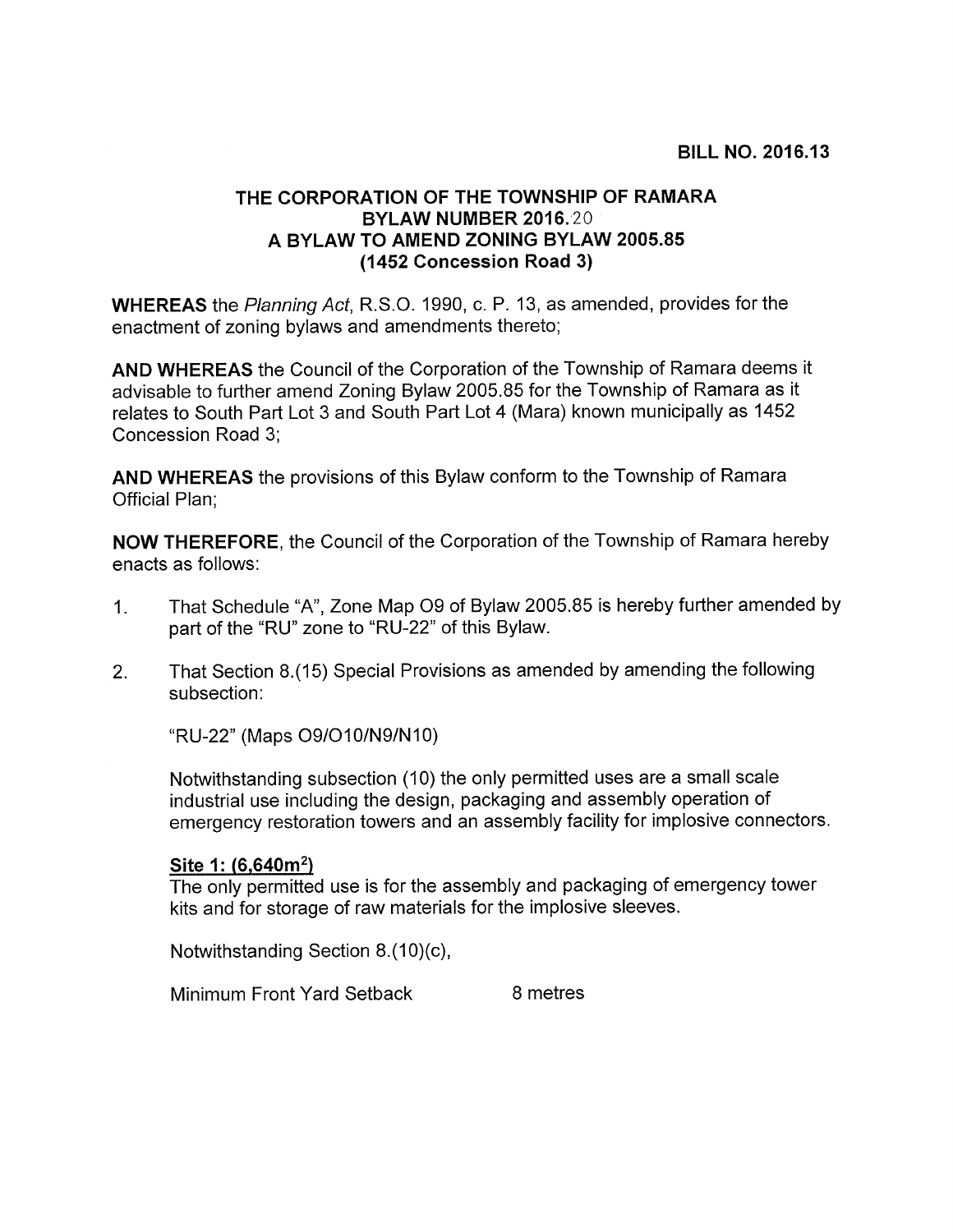### Site 2: (1,311m<sup>2</sup>)

The only permitted use will be for the assembly of implosive connectors.

# Site 3: (1,230m<sup>2</sup>)

The only permitted use will be storage of explosive material used for the implosive sleeves.

### Site 4: (600m<sup>2</sup>)

The only permitted use is a blasting area for testing, quality assurance and qualification of implosive connectors.

- 3. That Schedules "A-i" (Map 09), "A-2" (Map 010), "A-3" (Map N9), "A-4 (Map N<sub>10</sub>) attached, do and hereby form part of this Bylaw.
- 4. That this Bylaw shall come into force and take effect on the date of the passing thereto, subject to the provisions if section 34 of the Planning Act, as amended.

BYLAW READ A FIRST, SECOND AND THIRD TIME AND PASSED THIS 25th DAY OF April 2016.

Basil Clarke, Mayor

D TIME AND PA lennifer Connor, Clerk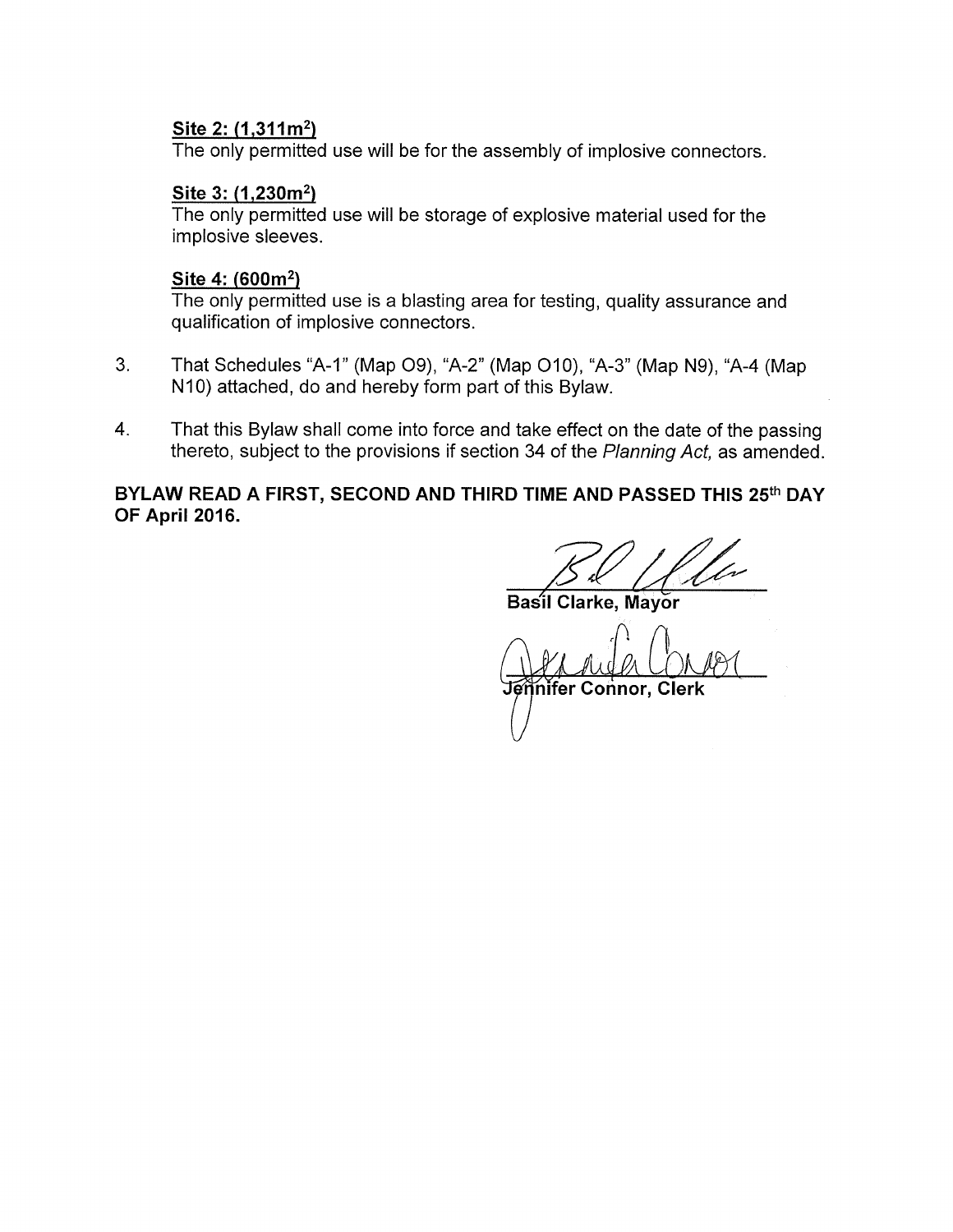SCHEDULE A-i

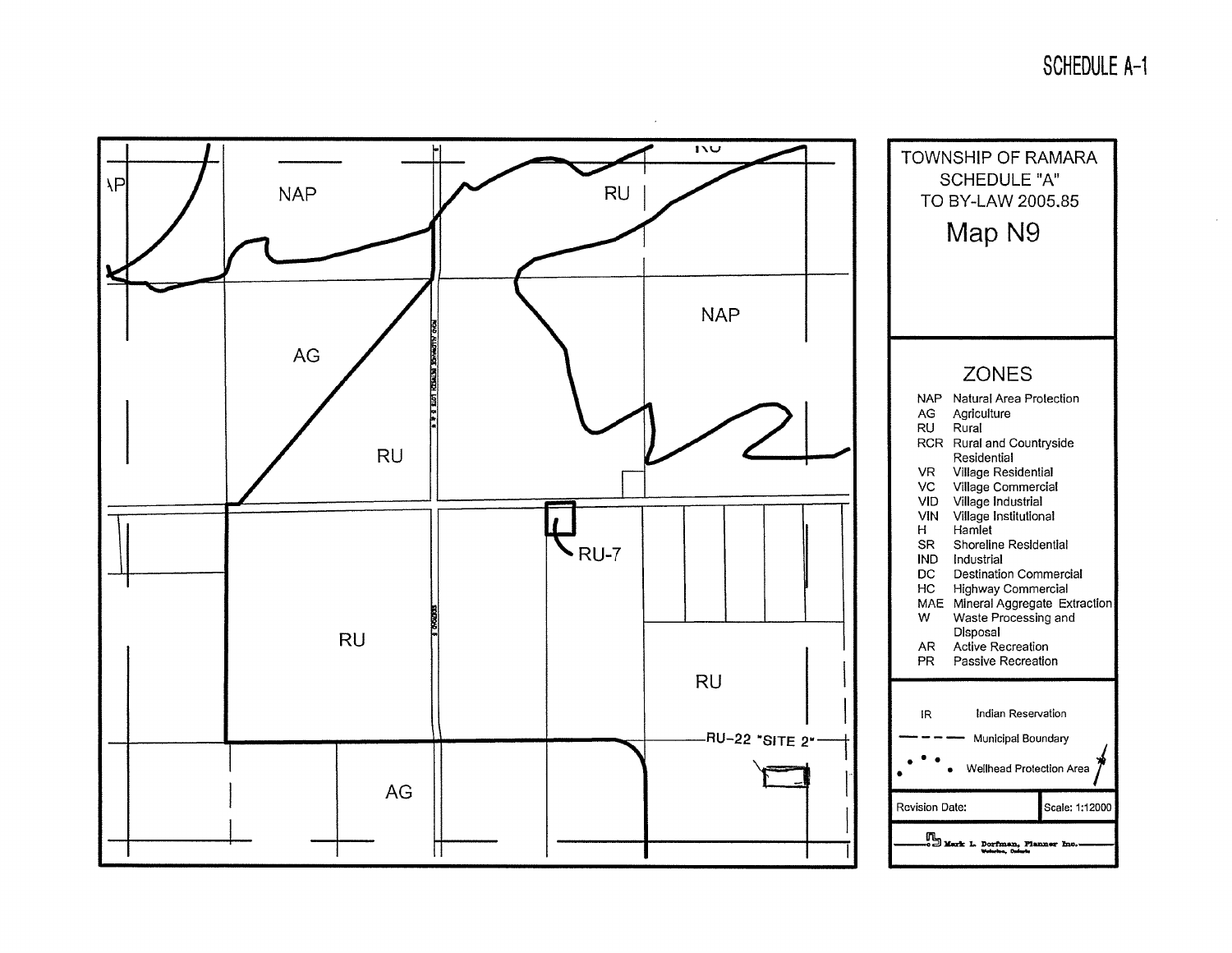# SCHEDULE A-2

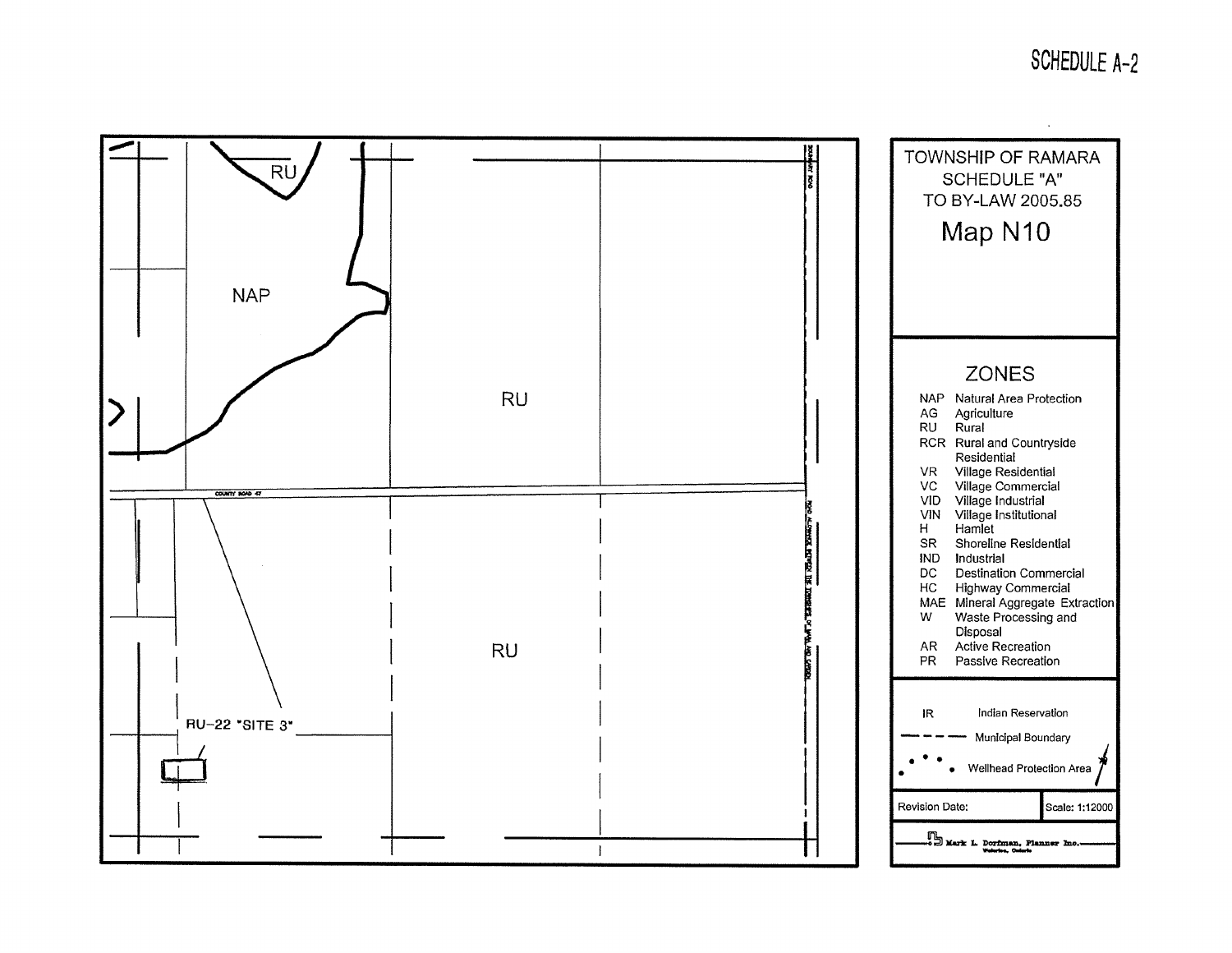